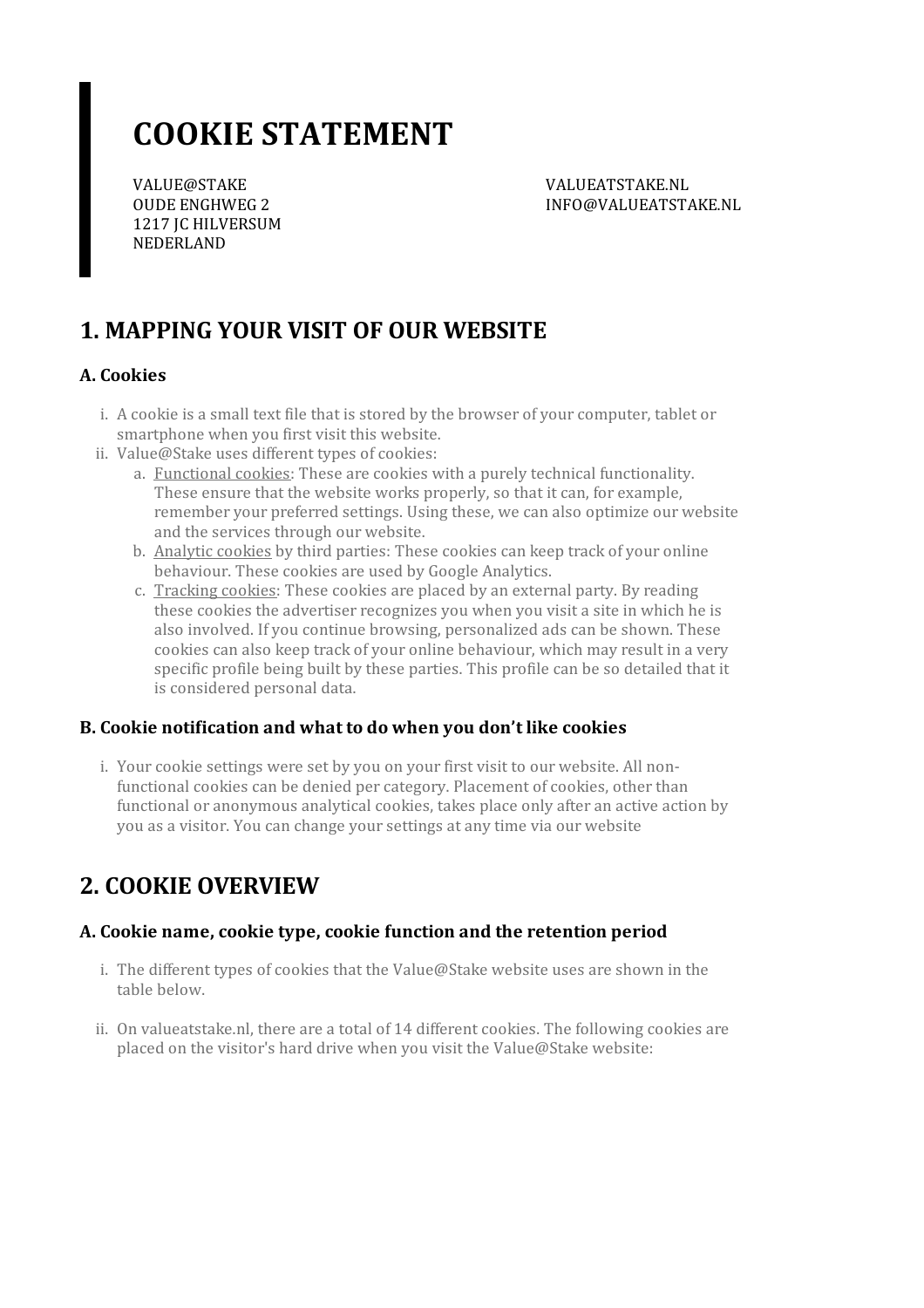#### **B. Cookie table**

| <b>Name</b> | Type(s)  | <b>Cookies</b>   | <b>Duration</b> |
|-------------|----------|------------------|-----------------|
| Google      | Tracking | _Secure-3PAPISID | End of session  |
|             |          | Secure-3PSID     | End of session  |
|             |          | _Secure-APISID   | End of session  |
|             |          | __Secure-HSID    | End of session  |
|             |          | Secure-SSID      | End of session  |
|             |          | 1P_JAR           | End of session  |
|             |          | <b>APISID</b>    | End of session  |
|             |          | <b>HSID</b>      | End of session  |
|             |          | <b>NID</b>       | End of session  |
|             |          | <b>SAPISID</b>   | End of session  |
|             |          | <b>SID</b>       | End of session  |
|             |          | sid              | End of session  |

These cookies are set by Google for using Google Maps and Google Adwords. For example, preferences are saved, they protect against unauthorised access and they make clear which media, used by Google Adwords, is effective. You can read [here](https://policies.google.com/technologies/partner-sites?hl=en) how Google uses your personal data.

| Google Analytics | Analytical |                | 2 years |  |
|------------------|------------|----------------|---------|--|
|                  |            | _ga_6G5FYKTF2J | 2 years |  |

Google uses the ga cookie to give the website administrator an idea of the visitor flow through the Google Analytics service. The \_gat cookie ensures that an unlimited number ofrequests to transfer data can't be sent.

| Unclassified | GRECAPTCHA | 6 months |
|--------------|------------|----------|
|              |            |          |

# **3. GOOGLE ANALYTICS**

### **A. Google**

- i. Through our website a cookie is placed of a company called Google. These cookies are part of the "Analytics" service. We use this service to investigate how you as a visitor use our website. Google makes insightful reports about this for us.
- ii. Google may provide this information to third parties if Google is legally obliged to do so, or if third parties process the information on behalf of Google. Value@Stake has no influence on this.
- iii. You can read [here](https://policies.google.com/technologies/partner-sites?hl=en) how Google uses your personal data and for what purposes it is used.

#### **B. Privacy settings**

- i. By means of this cookie statement we inform you about the use of this type ofcookie.
- ii. Value@Stake has concluded a processor agreement with Google.
- iii. The information that Google collects is anonymized as much as possible. However, your IP address is not, so that your location remains traceable.
- iv. We have provided Google with permission to use the gathered data for other products and services by Google companies (like e.g. AdWords and DoubleClick)

# **4. THIRD PARTIES` WEBSITES AND AMENDMENTS**

#### **A. This privacy and cookie statement does not apply**